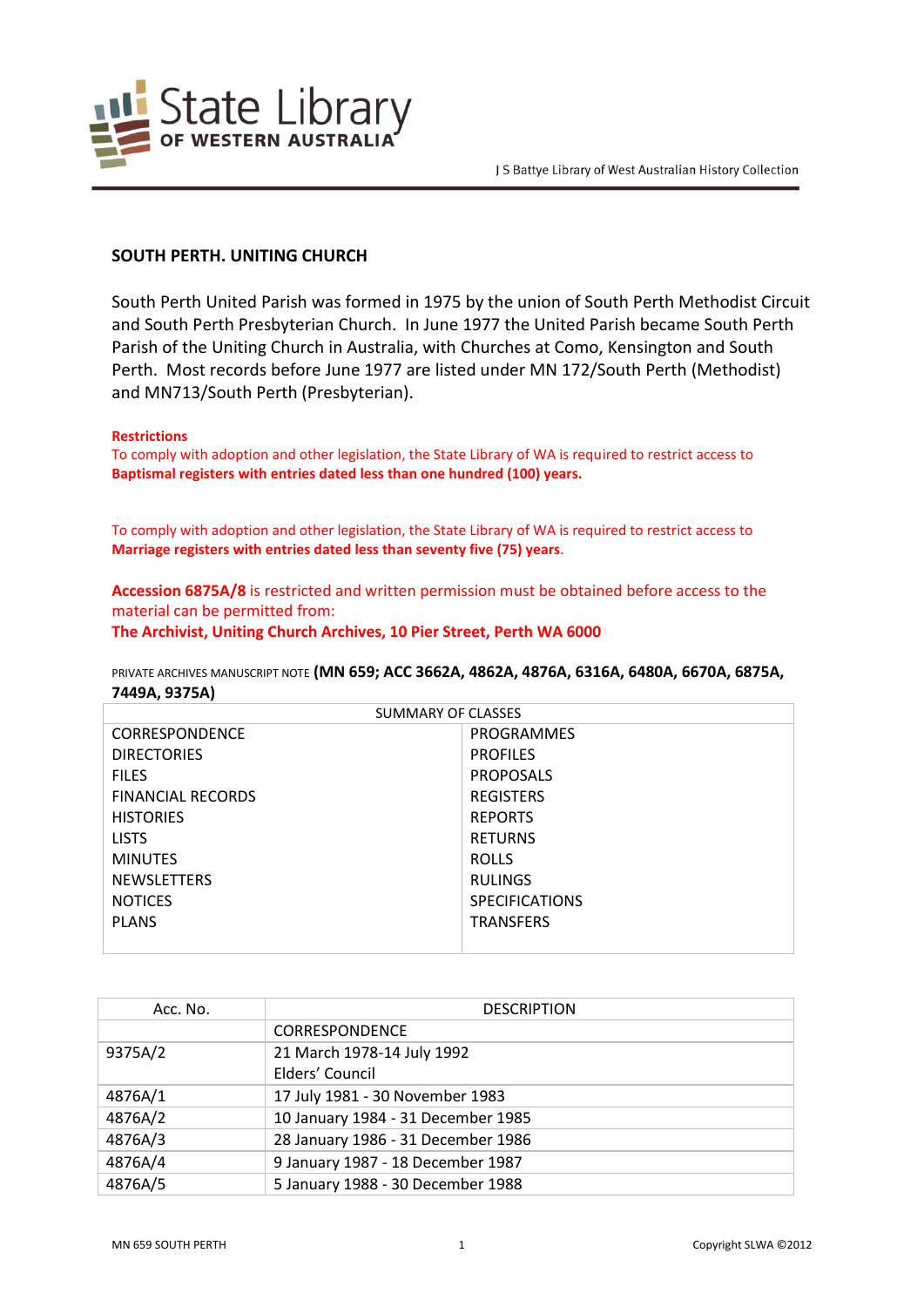

| Acc. No. | <b>DESCRIPTION</b>                                                      |  |
|----------|-------------------------------------------------------------------------|--|
| 4876A/6  | 17 January 1989 - 5 December 1989                                       |  |
| 4876A/7  | 14 January 1990 - 18 November 1991                                      |  |
| 9375A/5  | 1 February 1991-24 December 2009                                        |  |
|          | <b>Parish Council</b>                                                   |  |
| 4876A/8  | 5 February 1992 - 3 December 1992                                       |  |
| 4876A/9  | 11 February 1993 - 29 August 1995                                       |  |
| 9375A/3  | 4 May 1993-8 September 1996                                             |  |
|          | Elders' Council                                                         |  |
| 6480A/1  | February 1998 - 15 April 2000                                           |  |
| 9375A/4  | 21 November 1998-19 June 2002                                           |  |
|          | Joint Church Council                                                    |  |
| 9375A/1  | 17 February 2002-30 January 2005                                        |  |
|          | Church Council                                                          |  |
|          |                                                                         |  |
|          | <b>DIRECTORIES</b>                                                      |  |
| 7449A/1  | 1989                                                                    |  |
|          | South Perth Parish directory                                            |  |
|          |                                                                         |  |
|          | <b>FILES</b>                                                            |  |
| 4876A/10 | 8 March 1984 - 12 December 1991                                         |  |
|          | Parish Council Attendance Book.                                         |  |
| 6316A/1  | 1999                                                                    |  |
|          | Minutes, Reports, Correspondence,                                       |  |
|          | <b>Financial Statements.</b>                                            |  |
|          | Como Kensington, South Perth Parish Council. Book                       |  |
| 6316A/2  | 2000                                                                    |  |
|          | Minutes, Reports, Correspondence,                                       |  |
|          | <b>Financial Statements.</b>                                            |  |
|          | Como, Kensington, South Perth Parish Council. Book                      |  |
|          | <b>FINANCIAL RECORDS</b>                                                |  |
| 6875A/16 | 1982 - 1988; 1991 - 1992                                                |  |
|          | Quarterly statements of receipts and payments; yearly financial returns |  |
| 6480A/2  | $1996 - 1999$                                                           |  |
| 9375A/6  | 2002 - 2002                                                             |  |
|          | <b>Financial Statements for Child Care</b>                              |  |
|          |                                                                         |  |
|          | <b>HISTORIES</b>                                                        |  |
| 6480A/3  | n.d.                                                                    |  |
|          | <b>Ella Guerin</b>                                                      |  |
|          |                                                                         |  |
|          | <b>LISTS</b>                                                            |  |
| 6480A/4  | 1989; 1997 - 2000                                                       |  |
|          | <b>Elders and Carers List</b>                                           |  |
| 7449A/2  | 22 September 1988; 22 April 1990; 23 October 1993; 19 November 1994     |  |
|          | <b>Carers lists</b>                                                     |  |
|          |                                                                         |  |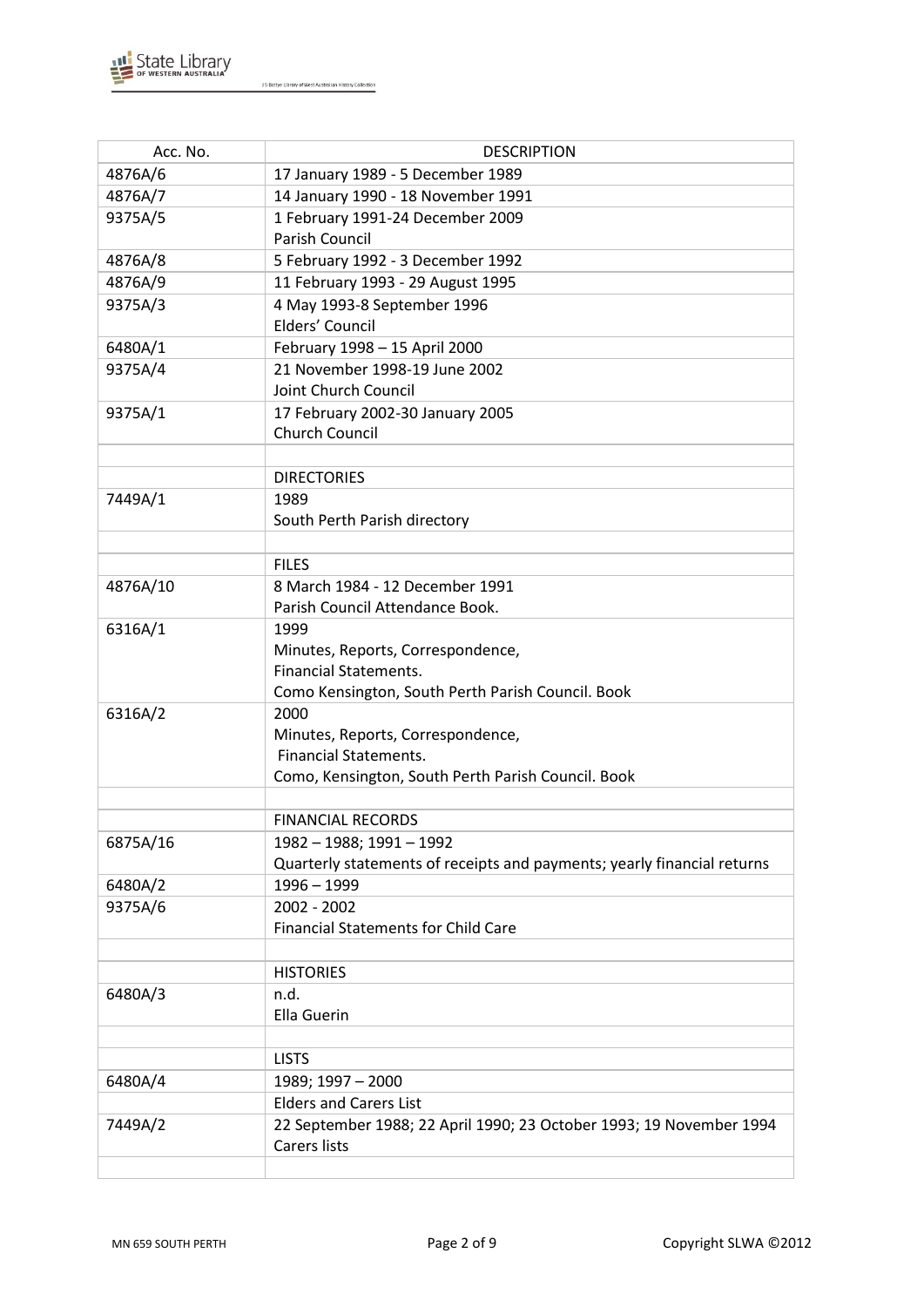

| Acc. No. | <b>DESCRIPTION</b>                       |
|----------|------------------------------------------|
|          | <b>MINUTES</b>                           |
| 6480A/5  | 16 December 1974 - 12 December 1998      |
|          | Property & Finance Committee             |
| 9375A/9  | 25 February 1975-4 May 1977              |
|          | <b>Parish Council United Parish</b>      |
|          | 21 July 1977-28 February 1990            |
|          | South Perth Parish Council (UCA)         |
|          | In one volume                            |
| 6670A/2  | July 1977 - December 1984                |
|          | Ladies Social Club                       |
| 7449A/3  | 24 July 1977 - 20 March 1980             |
|          | <b>Elders Council</b>                    |
| 9375A/11 | 16 November 1978-5 July 1982             |
|          | Elders - Broome St                       |
| 7449A/4  | April 1980 - 20 May 1982                 |
|          | <b>Elders Council</b>                    |
| 7449A/6  | 12 August 1980 - 2 February 1983         |
|          | South Perth - Como Combined Elders       |
| 4876A/11 | 26 February 1981 - 20 February 1985      |
|          | <b>Parish Executive</b>                  |
| 9375A/17 | 8 March 1982-2 June 1987                 |
|          | South Perth Property & Finance Committee |
| 7449A/5  | 17 June 1982 - 11 August 1983            |
|          | <b>Elders Council</b>                    |
| 9375A/15 | 10 August 1982 - 5 November 1992         |
|          | Elders - Sandgate St                     |
| 6480A/6  | 2 December 1982 - 25 November 1992       |
| 4876A/12 | 13 June 1983                             |
|          | Communications Committee.                |
| 4876A/13 | 18 May 1983 - 11 August 1994             |
|          | Parish Property and Finance Committee.   |
| 4876A/14 | 27 April 1984 - 4 May 1984               |
|          | Stewardship Committee.                   |
| 4876A/15 | 18 August 1984 - 24 November 1984        |
|          | Christian Education Committee.           |
| 6670A/1  | February 1985 - December 1985            |
|          | Ladies Social Club                       |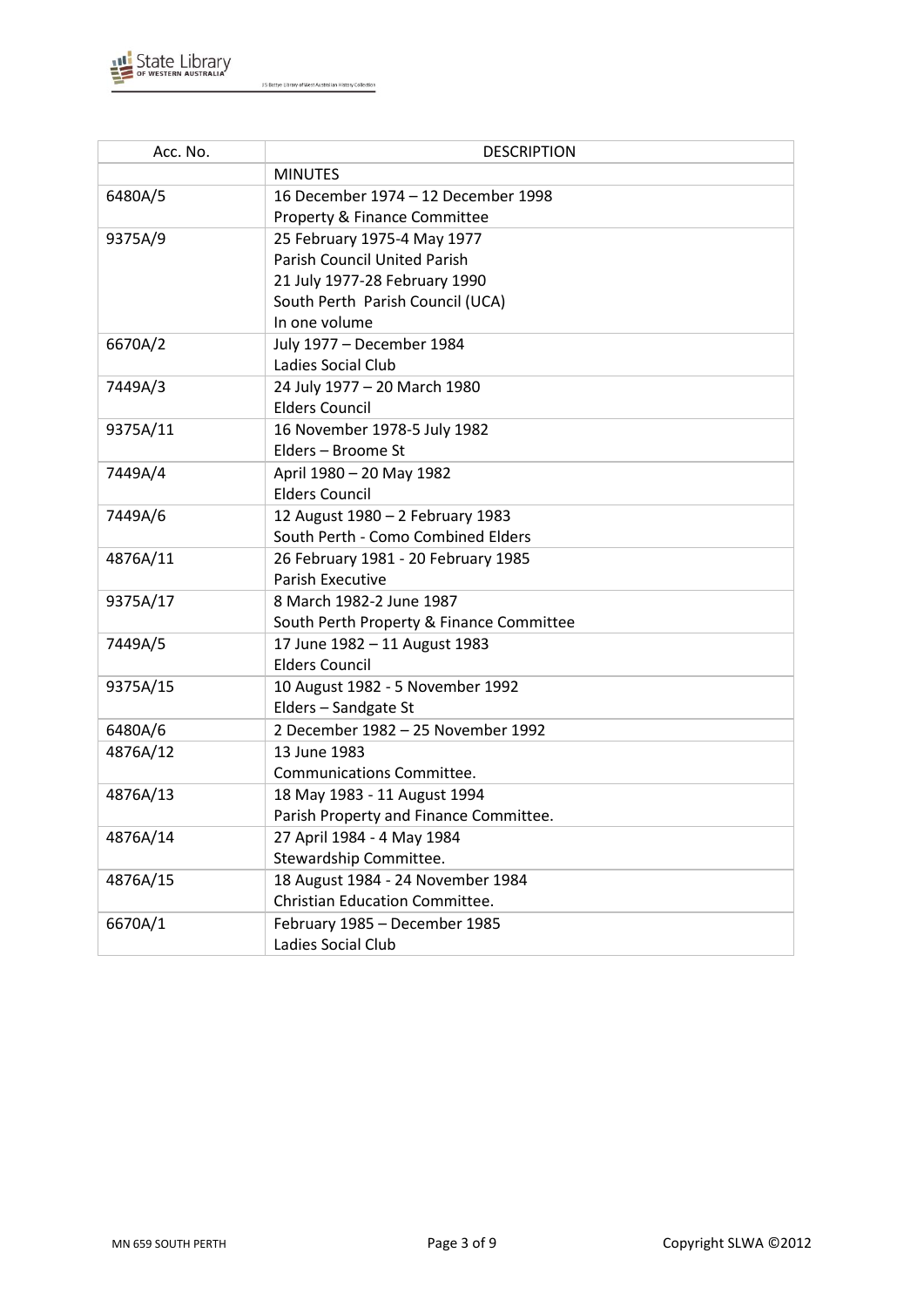

| Acc. No. | <b>DESCRIPTION</b>                                            |  |  |
|----------|---------------------------------------------------------------|--|--|
| 6875A/1  | 27 February 1985 - 11 February 1996                           |  |  |
|          | <b>Annual General meeting</b>                                 |  |  |
|          | 13 June 1983                                                  |  |  |
|          | <b>Communications Committee</b>                               |  |  |
|          | 14 June 1979                                                  |  |  |
|          | <b>Executive Committee</b>                                    |  |  |
|          | 30 April 1981                                                 |  |  |
|          | Parish Council Select Committee                               |  |  |
|          | 24 July [1979] - 8 July 1985                                  |  |  |
|          | <b>Forward Planning Committee</b>                             |  |  |
|          | 24 April 1979 - 29 October 1979,11 August 1994                |  |  |
|          | Property & Finance Committee                                  |  |  |
|          | 25 July 1985 -3 October 1985                                  |  |  |
|          | <b>Parish Standing Committee</b>                              |  |  |
|          | 23 August 1994                                                |  |  |
|          | Presbytery of Perth - Meeting of Parish Treasurers            |  |  |
| 4876A/16 | 30 June 1985 - 30 April 1986                                  |  |  |
|          | Parish Meeting (Special)                                      |  |  |
| 4876A/17 | 30 May 1985-25 July 1985, 3 October 1985                      |  |  |
|          | Parish Standing Committee.                                    |  |  |
| 4876A/18 | 14 August 1986<br>Parish Council.                             |  |  |
| 9375A/12 | 17 May 1990 - 15 January 1998                                 |  |  |
|          | Elders - South Perth                                          |  |  |
| 9375A/13 | 17 May 1990-24 September 2001                                 |  |  |
|          | Elders                                                        |  |  |
| 9375A/10 | 14 February 1991-3 March 1999                                 |  |  |
|          | Parish Council                                                |  |  |
| 6480A/7  | 7 February 1993 - 1 July 2000                                 |  |  |
|          | Elders, Congregational & Congregational Annual Meetings       |  |  |
| 9375A/18 | 3 August 1993-8 October 1996                                  |  |  |
|          | plus notes 4 April 2005-5 July 2005                           |  |  |
| 4876A/19 | 20 March 1994                                                 |  |  |
|          | Congregation Sandgate Street, AGM.                            |  |  |
| 9375A/7  | 25 August 1999-17 November 2003                               |  |  |
|          | Church Council - contains Reports and other material          |  |  |
| 9375A/16 | 1 September 1999-17 June 2002                                 |  |  |
|          | Linked Congregations - South Perth and Como. Contains Reports |  |  |
| 9375A/14 | 31 January 2000-1 July 2000                                   |  |  |
|          | Kensington - includes AGM 27 February 2000                    |  |  |
| 9375A/19 | 6 February 2001-7 August 2001                                 |  |  |
|          | <b>Strategic Planning Programme</b>                           |  |  |
| 9375A/8  | 12 February 2004-3 November 2005                              |  |  |
|          | Church Council                                                |  |  |
|          |                                                               |  |  |
|          | NEWSLETTERS                                                   |  |  |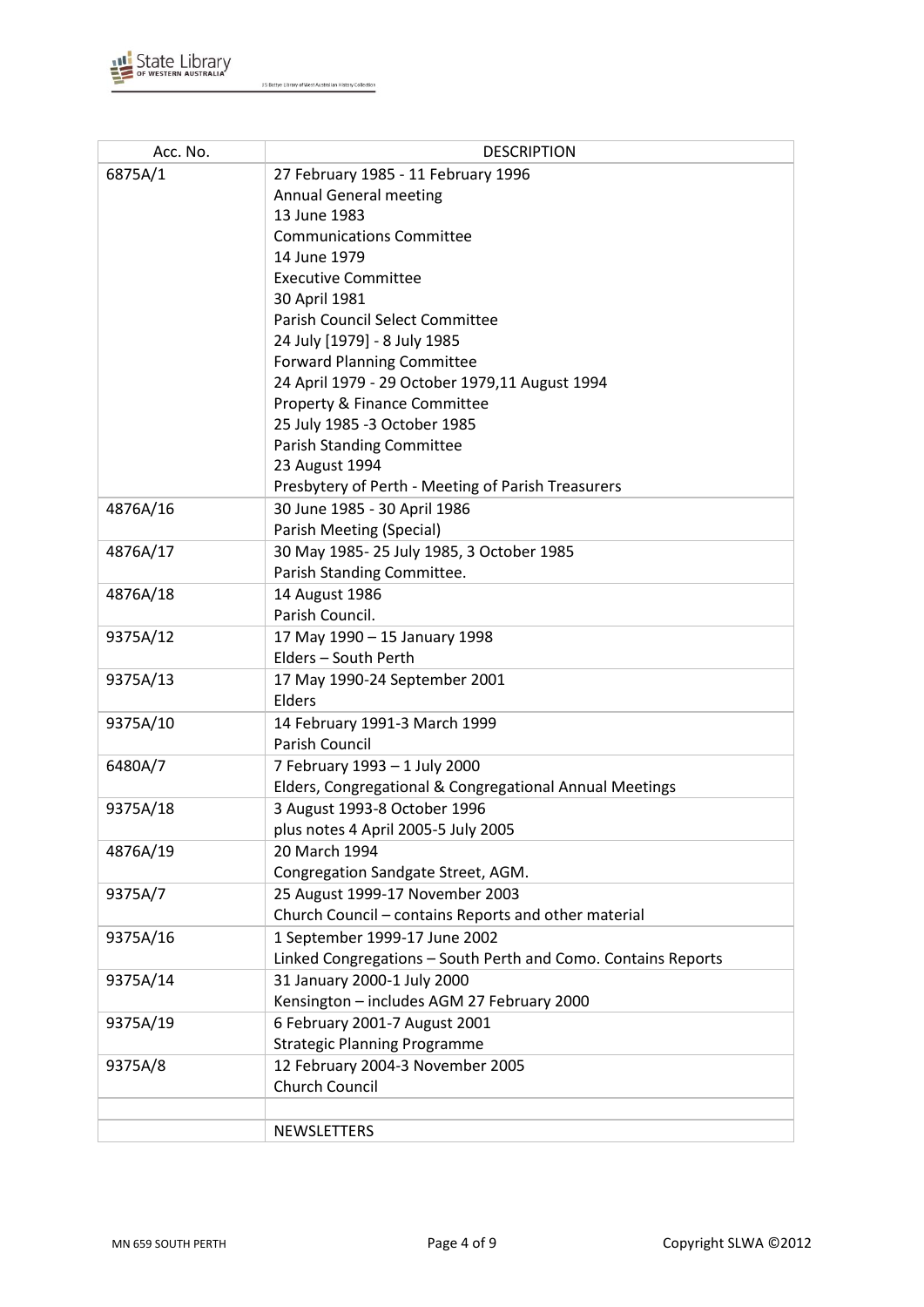

| Acc. No.                | <b>DESCRIPTION</b>                                            |  |
|-------------------------|---------------------------------------------------------------|--|
| 6875A/2                 | November 1979 - May 1980                                      |  |
|                         | The United Messenger                                          |  |
|                         | February - April 1993                                         |  |
|                         | Como Uniting Church                                           |  |
|                         |                                                               |  |
|                         | <b>NOTICES</b>                                                |  |
| 6875A/3                 | 12 February 1975 - 1 May 1977                                 |  |
|                         | Kensington Church                                             |  |
| 6875A/4                 | 24 July 1977 - December 1986                                  |  |
| 6875A/5                 | January 1987 - August 1997                                    |  |
|                         | Kensington Church                                             |  |
| 6875A/6                 | December 1986 - 22 June 1997                                  |  |
|                         | South Perth                                                   |  |
|                         |                                                               |  |
|                         | <b>PLANS</b>                                                  |  |
| 6875A/10                | October 1990                                                  |  |
|                         | Proposed alterations & additions to the Hampden Street Manse. |  |
|                         | <b>PHOTOCOPY</b>                                              |  |
|                         |                                                               |  |
|                         | <b>PROFILES</b>                                               |  |
| 4876A/20                | November 1984                                                 |  |
|                         | Parish description.                                           |  |
| 6875A/8                 | 23 September 1992 Rev G C Sherwood                            |  |
| <b>RESTRICTED</b>       | 30 June 1993 Rev J A Marshall                                 |  |
|                         | 23 October 1993 Rev E J Sanderson                             |  |
| 6875A/7                 | 26 September 1993                                             |  |
|                         | Parish. Includes report to the Parish                         |  |
|                         |                                                               |  |
|                         | <b>PROGRAMMES</b>                                             |  |
| 6875A/12                | 1989, 19932-1996                                              |  |
|                         | Kensington Ladies Guild                                       |  |
|                         | 1985                                                          |  |
|                         | South Perth Parish Family Concert                             |  |
|                         | <b>PROPOSALS</b>                                              |  |
| 6480A/8                 | n.d.                                                          |  |
|                         | Half time Ministry Rev'd E Sanderson                          |  |
|                         | Restructuring & Remissioning South Perth                      |  |
|                         |                                                               |  |
|                         | <b>REGISTERS</b>                                              |  |
|                         | <b>Baptisms</b>                                               |  |
| 9375A/21                | 14 August 1983-25 January 2009                                |  |
| <b>Church Registers</b> | <b>Register of Baptisms</b>                                   |  |
| <b>RESTRICTED</b>       |                                                               |  |
|                         | <b>Marriages</b>                                              |  |
|                         |                                                               |  |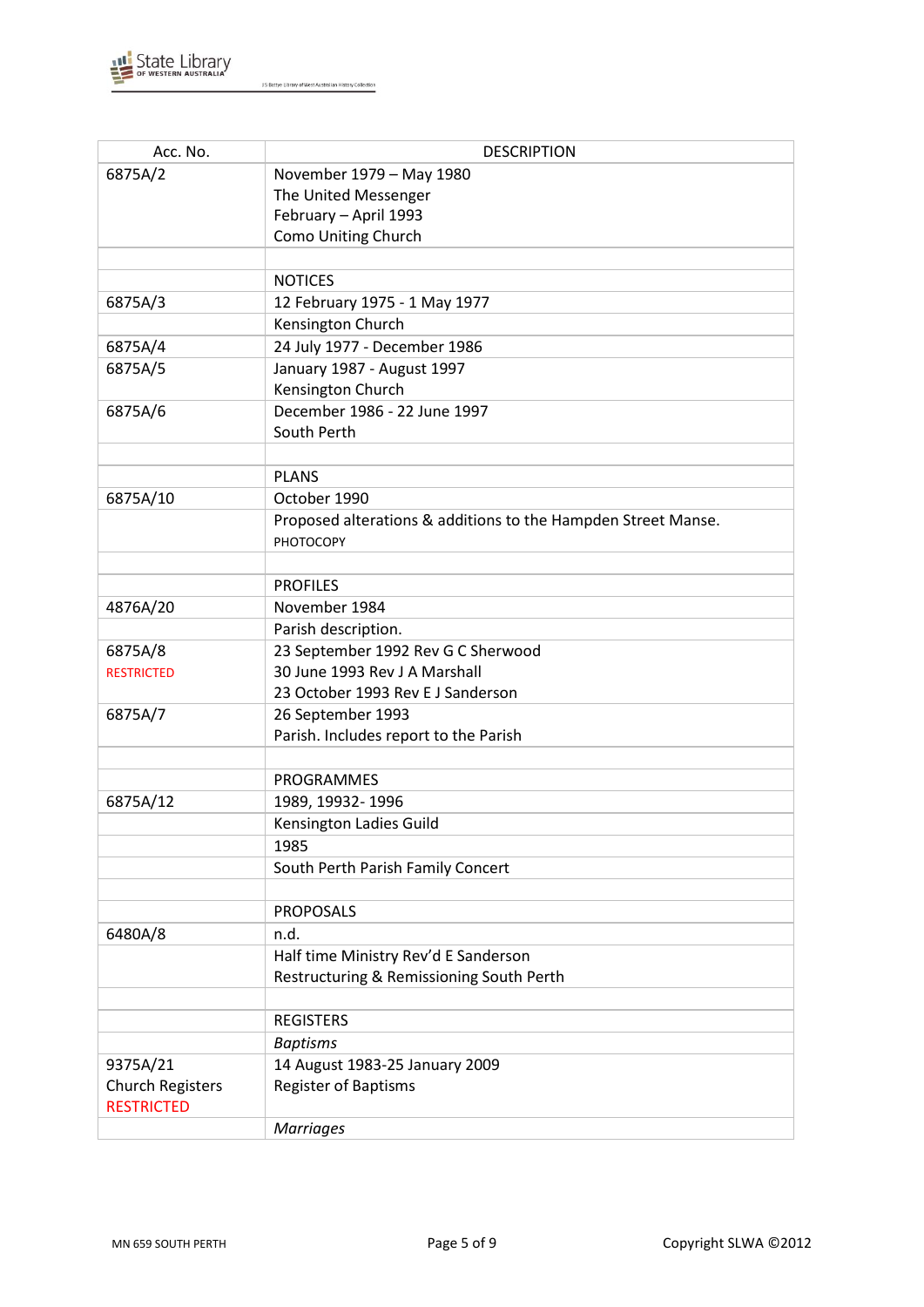

| Acc. No.                  | <b>DESCRIPTION</b>                                                           |  |  |
|---------------------------|------------------------------------------------------------------------------|--|--|
| 3662A/1                   | 6 January 1977 - 1 June 1985                                                 |  |  |
| <b>Marriage Registers</b> | Marriages, Broome Street Church, South Perth.                                |  |  |
| <b>RESTRICTED</b>         | Includes a marriage at Caversham                                             |  |  |
| 3662A/2                   | 21 May 1977 - 19 December 1981                                               |  |  |
| Marriage Registers        | Marriages, Sandgate Street Church, South Perth. Includes marriages at        |  |  |
| <b>RESTRICTED</b>         | Ardross, Cloverdale, Cottesloe, Victoria Park                                |  |  |
| 4862A/1                   | 23 September 1978 - 16 January 1988                                          |  |  |
| <b>Marriage Registers</b> | Marriage register for Como Church                                            |  |  |
| <b>RESTRICTED</b>         |                                                                              |  |  |
| 3662A/3                   | 9 January 1982 - 12 September 1987                                           |  |  |
| Marriage Registers        | Includes marriages at Baldivis, Cannington, Como, Guildford, Kalamunda       |  |  |
| <b>RESTRICTED</b>         | and Broome St Church                                                         |  |  |
|                           | <b>Burials</b>                                                               |  |  |
| 9375A/22                  | 31 July 1987-13 July 1990                                                    |  |  |
| <b>Church Registers</b>   | <b>Register of Funerals</b>                                                  |  |  |
| 9375A/23                  | 1 September 1990-8 August 1999                                               |  |  |
| <b>Church Registers</b>   | <b>Register of Funerals</b>                                                  |  |  |
|                           |                                                                              |  |  |
|                           | <b>REPORTS</b>                                                               |  |  |
| 6875A/14                  | $1976 - 1997$                                                                |  |  |
|                           | Includes annual reports, financial statements, proposals, addresses,         |  |  |
|                           | projects and questionnaires                                                  |  |  |
| 6875A/13                  | 1977                                                                         |  |  |
|                           | Report of questionnaire into best use of parish buildings. Includes circular |  |  |
|                           | to parish members                                                            |  |  |
| 6875A/9                   | October 1978                                                                 |  |  |
|                           | Report of the Presbytery Task Force                                          |  |  |
| 4876A/21                  | December 1981 - 1 February 1994                                              |  |  |
|                           | Membership (to Elders, Parish, Synod)                                        |  |  |
| 4876A/22                  | 11 August 1981 - 13 September 1995                                           |  |  |
|                           | Sandgate Street Church Redevelopment.                                        |  |  |
| 4876A/23                  | 11 February 1982 - 9 February 1989                                           |  |  |
|                           | Congregations, Committees, Groups.                                           |  |  |
| 4876A/24                  | 18 August 1983 - 30 June 1995                                                |  |  |
|                           | Financial budgets, Quarterly statements.<br>12 October 1989 - November 1990  |  |  |
| 4876A/25                  | 10 March 1993 - 10 November 1993                                             |  |  |
|                           | March 1995 - 14 August 1995                                                  |  |  |
|                           | Presbytery Reports.                                                          |  |  |
| 4876A/26                  | 1988, 1989, 1990, 1993                                                       |  |  |
|                           | Synod Reports.                                                               |  |  |
| 4876A/27                  | 4 May 1989 - 25 June 1995                                                    |  |  |
|                           | <b>General Reports</b>                                                       |  |  |
| 9375A/20                  | 1993 - 16 April 2002                                                         |  |  |
|                           | Miscellaneous plus Church Profile 2002                                       |  |  |
|                           |                                                                              |  |  |
|                           | <b>RETURNS</b>                                                               |  |  |
| 6875A/15                  | $1974 - 1996$                                                                |  |  |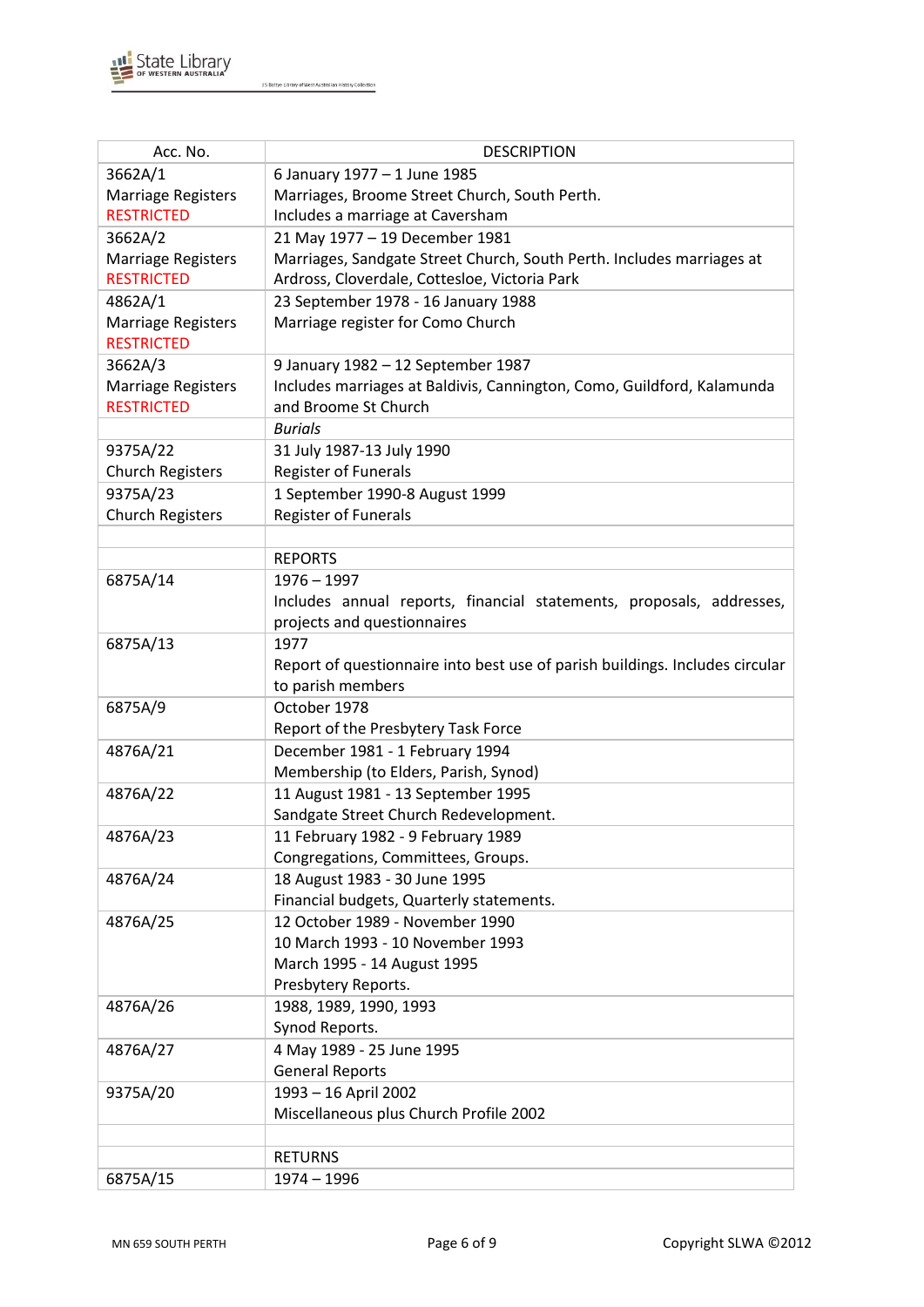

| Acc. No.               | <b>DESCRIPTION</b>                                                          |  |
|------------------------|-----------------------------------------------------------------------------|--|
|                        | Includes South Perth census, 1981; memberships; Kensington overview:        |  |
|                        | property record                                                             |  |
|                        |                                                                             |  |
|                        | <b>ROLLS</b>                                                                |  |
| 6480A/9                | $1977 - 2000$                                                               |  |
|                        | <b>Confirmed Members &amp; Members-in-Association</b>                       |  |
| 6875A/18               | $1980 + n.d.$                                                               |  |
|                        | Kensington Children's Venture Club                                          |  |
|                        | Kensington Sunday School                                                    |  |
| 7449A/7                | September 1987 - October 2002                                               |  |
|                        | Adherents, baptised members, confirmed members, members-in-                 |  |
|                        | association                                                                 |  |
| 6480A/10               | $1983 - 1999$                                                               |  |
|                        | <b>Adherents &amp; Baptised Members</b>                                     |  |
| 9375A/24<br><b>OSM</b> | 1983                                                                        |  |
|                        | <b>Members Roll</b>                                                         |  |
|                        |                                                                             |  |
|                        | <b>ROSTERS</b>                                                              |  |
| 6875A/11               | January - April 1989                                                        |  |
|                        | <b>Preaching Plan</b>                                                       |  |
| 6875A/19               | $1988 - 1995$                                                               |  |
|                        | Kensington flower roster                                                    |  |
|                        | <b>RULINGS</b>                                                              |  |
| 6875A/20               | 1979                                                                        |  |
|                        | No. 1. Parish Council of Elders                                             |  |
|                        | No. 2. Recognition of Congregation                                          |  |
|                        |                                                                             |  |
|                        | SPECIFICATIONS                                                              |  |
| 6875A/22               | n.d.                                                                        |  |
|                        | Standard specifications for brick construction at Swan location 40, Lot no. |  |
|                        | 12 on plan 10782, 70 McDonald Street, South Perth                           |  |
|                        |                                                                             |  |
|                        | <b>SURVEYS</b>                                                              |  |
| 6875A/23               | 1978                                                                        |  |
|                        | Potential worshippers, Kensington                                           |  |
|                        |                                                                             |  |
|                        | <b>TRANSFERS</b>                                                            |  |
| 6875A/21               | $1981 - 1986$                                                               |  |
|                        | Notifications of transfers of members                                       |  |

Holdings =  $69$  cm +  $51$  cm

#### *Copyright Restrictions*

*The Commonwealth Copyright Act 1968 regulates copying of unpublished material. It is the user's legal obligation to determine and satisfy copyright.*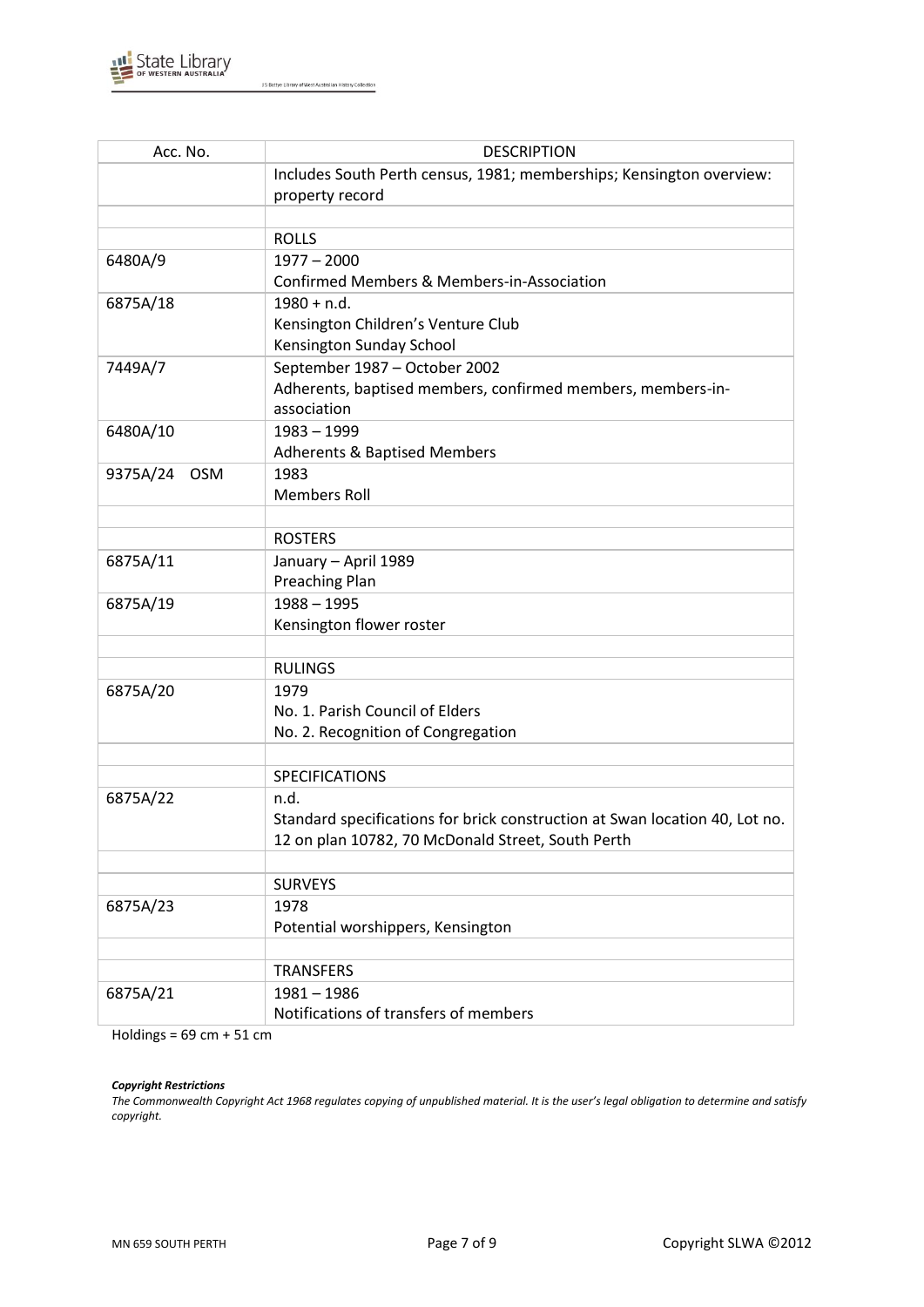

### **STATE LIBRARY OF WESTERN AUSTRALIA – PRIVATE ARCHIVES**

### **APPLICATION TO VIEW RESTRICTED BAPTISMAL RECORD**

#### **SUBMIT TO PRIVATE ARCHIVES STAFF**

| DETAILS OF BAPTISMAL RECORD TO BE RETRIEVED               |           |            |
|-----------------------------------------------------------|-----------|------------|
| MN / ACCESSION NUMBER                                     | <b>MN</b> | <b>ACC</b> |
| DENOMINATION & PARISH NAME (E.G.<br>ANGLICAN, ST. JOHN'S) |           |            |
| NAME ON BAPTISMAL CERTIFICATE                             |           |            |
| DATE OF BAPTISM                                           |           |            |
| DATE ITEM REQUIRED                                        |           |            |

| DETAILS OF APPLICANT REQUIRING ACCESS TO RESTRICTED BAPTISMAL RECORD |  |  |
|----------------------------------------------------------------------|--|--|
| RESEARCHER'S TICKET NUMBER                                           |  |  |
| APPLICANT'S NAME                                                     |  |  |
| APPLICANT'S ADDRESS                                                  |  |  |
| <b>TELEPHONE NUMBER</b>                                              |  |  |
| E-MAIL                                                               |  |  |

| <b>PRIVATE ARCHIVES STAFF USE ONLY</b> |                               |  |
|----------------------------------------|-------------------------------|--|
| COPY CERTIFICATE CREATED BY            | (PA STAFF MEMBER NAME & DATE) |  |
| <b>APPLICANT NOTIFIED</b>              | (DATE)                        |  |
| REGISTER RETURNED TO STACK             | (DATE)                        |  |